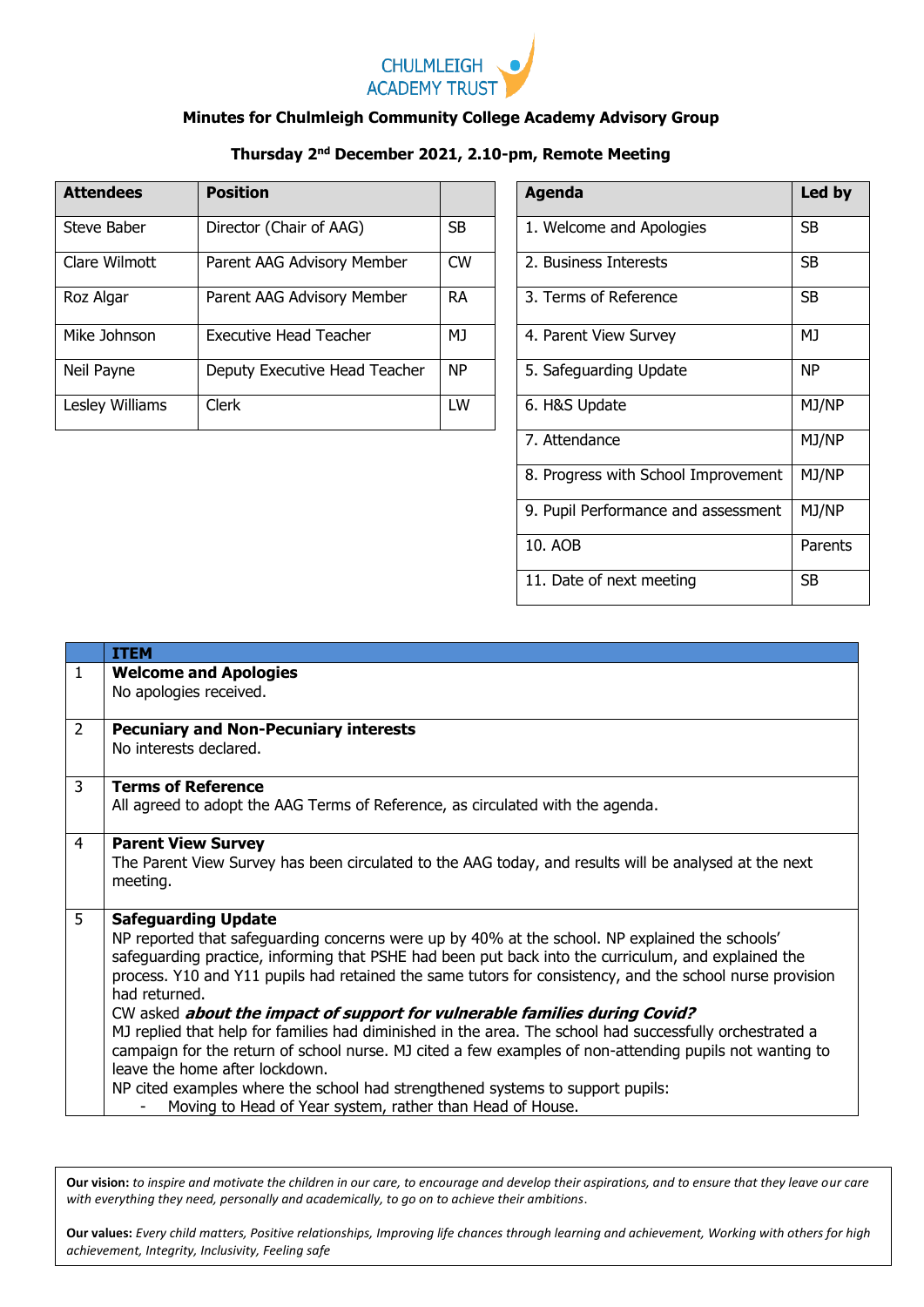|                | Curriculum offers/lunchtime clubs have been compared to other schools, and CCC offer more<br>choice than many other schools in the area. Clubs are provided in many areas, such as sporting<br>activities, music, ceramics, film club, as well as ensuring that academic studies are achieved so the<br>pupils can be successful for the future.                                                                                                                                                                                                                                                                                                                                        |
|----------------|-----------------------------------------------------------------------------------------------------------------------------------------------------------------------------------------------------------------------------------------------------------------------------------------------------------------------------------------------------------------------------------------------------------------------------------------------------------------------------------------------------------------------------------------------------------------------------------------------------------------------------------------------------------------------------------------|
|                | RA asked about the buddy system and whether there were any opportunities for mentoring<br>within Y10 and Y11 to support vulnerable pupils? MJ replied that lockdown had inhibited the ability<br>to be able to train the Y10s to work with the Y7s. Bubbles had not allowed different year groups to mix.<br>Since this restriction was lifted, mentoring is taking place.                                                                                                                                                                                                                                                                                                              |
| 6              | <b>Health &amp; Safety Update</b><br>MJ reported that all statutory checks have been completed. The school has been dominated by Covid this<br>term, with over 180 cases. Two health and safety visits have occurred this term- both visits confirmed the<br>school was compliant in all areas.                                                                                                                                                                                                                                                                                                                                                                                         |
| $\overline{7}$ | Attendance - overall & pupil groups<br>MJ stated that attendance has been lower this term, due to Covid. Overall attendance is currently 92.2%,<br>whereas it is normally over 95%. The educational welfare officer has confirmed that schools are seeing a<br>typical attendance drop of around 4% from their usual figures.                                                                                                                                                                                                                                                                                                                                                           |
|                | RA confirmed that the school had communicated openly and with detail to parents about the ongoing Covid<br>situation, so that parents felt confident about what was happening. The early communication regarding<br>GCSEs this year was also well received.                                                                                                                                                                                                                                                                                                                                                                                                                             |
| 8              | Progress with School Improvement Plan - Priorities<br>MJ informed that whole school focus this year was:                                                                                                                                                                                                                                                                                                                                                                                                                                                                                                                                                                                |
|                | Improving the quality of teaching and learning by using best practice. MJ informed that lesson<br>observations had re-started this term, and that quality lessons were being observed. Lesson<br>observations will take place three times a year, where findings are discussed, and an action plan<br>produced to address any areas.<br>Ensuring the balance of support and challenge of the pupils is right. Support services have reduced<br>$\bullet$<br>and declined, and school is currently looking at the support systems for pupils.<br>Maintaining the upward trajectory of pupil numbers, to ensure the school remains sustainable and<br>offers a very good offer to pupils. |
|                | RA pointed out the benefits that many parents see when deciding to choose CCC over other schools, such<br>as the benefits of larger classrooms and successful results.<br>ACTION: RA to send a brief summary to MJ outlining school's strengths in order to aid with marketing.                                                                                                                                                                                                                                                                                                                                                                                                         |
| 9              | Pupil's Performance - achievement, progress and assessment                                                                                                                                                                                                                                                                                                                                                                                                                                                                                                                                                                                                                              |
|                | Progress is reported half termly to parents.<br>NP stated that the Ofsted framework had been updated, with Ofsted now giving more emphasis to the                                                                                                                                                                                                                                                                                                                                                                                                                                                                                                                                       |
|                | curriculum.<br>NP reported good progress for Y11, with a full series of mocks about to start before the Christmas break<br>that would mirror the summer suite of exams. This data would be used to aid teacher predictions about the<br>pupil's performance at the end of the year. Other year groups are also undergoing assessment weeks.<br>Current levels of effort and application are very good.<br>The school has had a whole school focus this year on vocab, currently running a Tier 2 project on vocab<br>throughout the school.                                                                                                                                             |
|                | SB asked the parents if they felt informed as to how their own children were progressing?<br>Both parents agreed that they felt informed on how their child was doing at school, had had good<br>communication with the school, had access to performance and behaviour through viewing Class Charts,<br>and that teachers had known when to push to reach potential. The staff knew the children well, and that it<br>did not feel like a blanket approach.                                                                                                                                                                                                                            |

**Our vision:** *to inspire and motivate the children in our care, to encourage and develop their aspirations, and to ensure that they leave our care with everything they need, personally and academically, to go on to achieve their ambitions*.

**Our values:** *Every child matters, Positive relationships, Improving life chances through learning and achievement, Working with others for high achievement, Integrity, Inclusivity, Feeling safe*